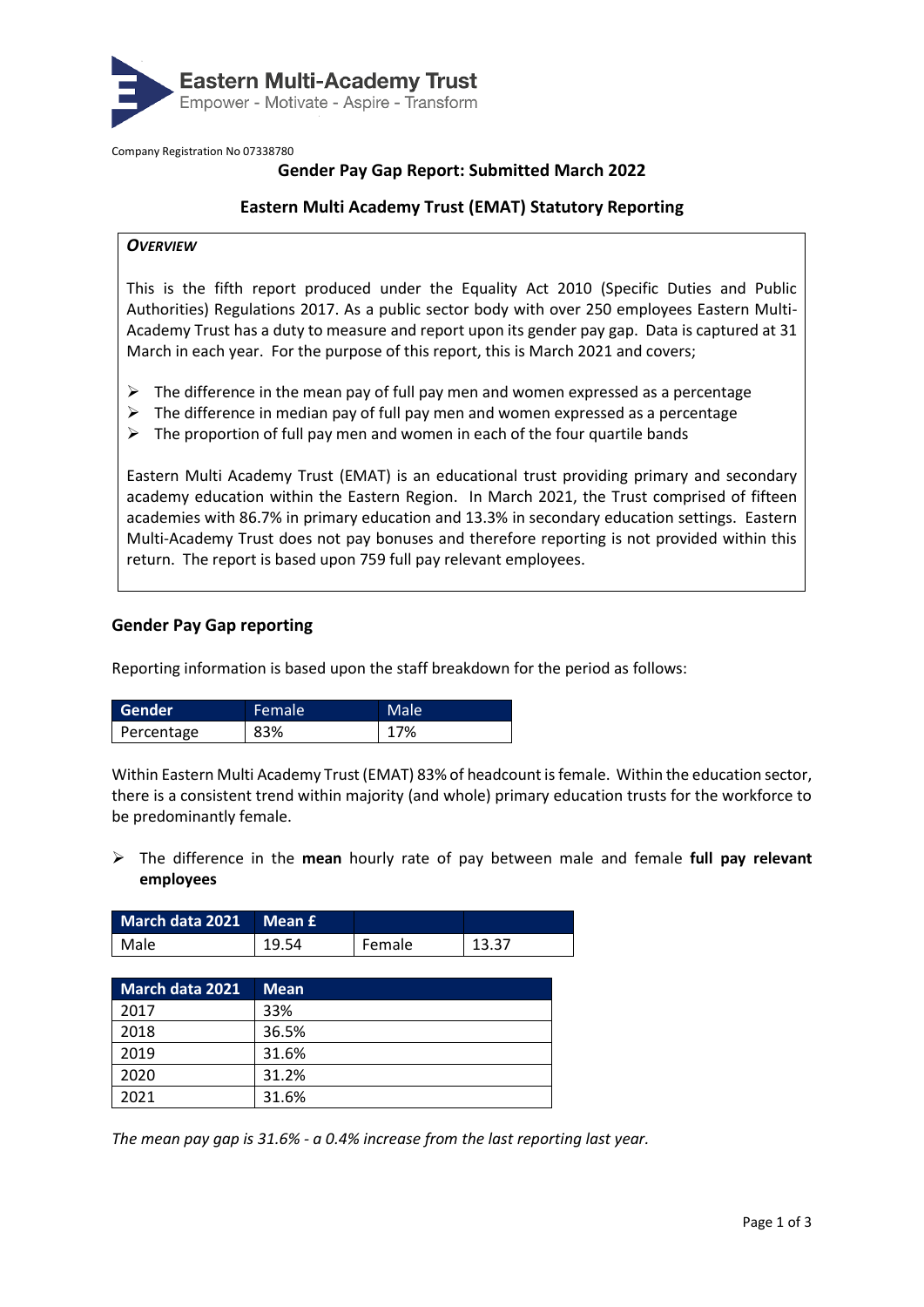

➢ The difference in the **median** hourly rate of pay between male and female **full pay relevant employees**

| <b>March data Year</b> | <b>Median £</b> |        |       |
|------------------------|-----------------|--------|-------|
| Male                   | 16.46           | Female | 10.83 |
|                        |                 |        |       |
| March data Year        | <b>Median</b>   |        |       |
| 2017                   | 42.5%           |        |       |
| 2018                   | 48.5%           |        |       |
| 2019                   | 42%             |        |       |
| 2020                   | 39.5%           |        |       |
| 2021                   | 34.2%           |        |       |

*The median pay gap is 34.2% - a 5.3% reduction from the last reporting last year.*

➢ The **proportion** of male and female full pay relevant employees in each of **four quartiles** pay bands

| <b>March data 2021</b>         | Female | Male  |
|--------------------------------|--------|-------|
| First Quartile (Lower)         | 94.2%  | 5.8%  |
| Second Quartile (Lower Middle) | 90%    | 10%   |
| Third Quartile (Upper Middle)  | 81.6%  | 18.4% |
| Forth Quartile (Upper)         | 66.3%  | 33.7% |

## **Commentary**

The Trust remains committed to aligning our workforce strategies to close our Gender Pay Gap and address any factors that impact negatively on pay equality.

## **Our commitment to action as part of our Gender Pay Gap Action Plan 2022/23**

#### ➢ **Job Evaluation**

Providing a fair and transparent means to clarify the hierarchy of jobs within the Trust and help to ensure that all employees can see how pay and grading structures have been developed and implemented.

#### ➢ **Pay terms and conditions**

We will continue to investigate how gender pay gap findings can support improving the gender pay profile. Ensuring consistent application of pay and transparency of wider total reward offerings; teaching staff are paid in accordance with National Pay and Conditions for teachers and the Local Government Services pay framework agreement for support staff.

#### ➢ **Flexibility**

With the changing expectation of employees and the current labour market economy, it is more important than ever that working in the education sector is compatible with family life and work life balance in order to be attractive to aspiring, current, inactive teachers, academic support and business support staff. Enabling greater flexible working will help to retain, develop and progress current talent